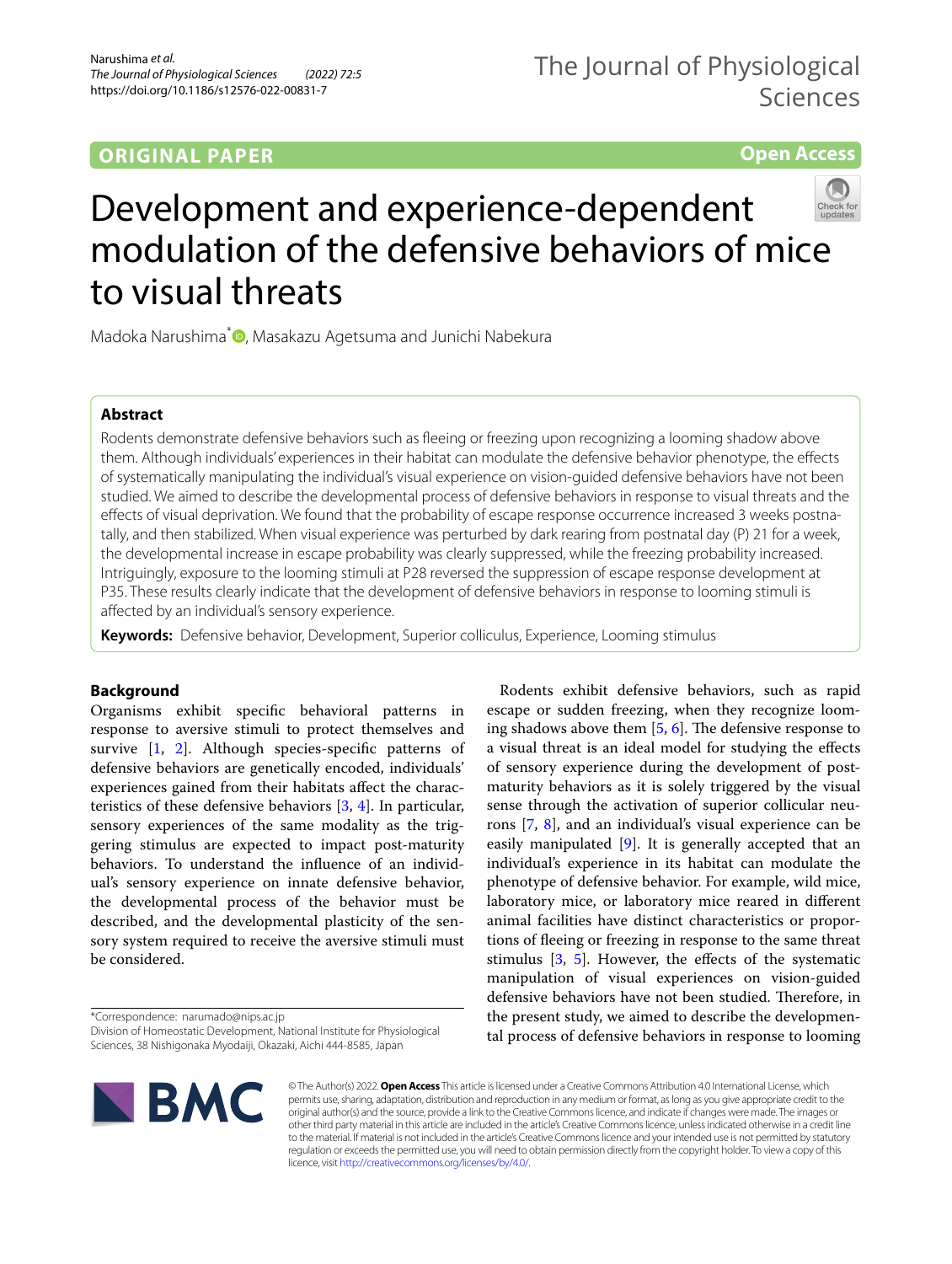shadow stimuli and the efects of visual deprivation during development. We found that the probability of exhibiting an escape response, a typical defensive behavior, increased after postnatal day (P) 21, peaked at P28, and then stabilized. The probability of exhibiting the freezing response did not change signifcantly during development in our colony. When the visual experience was perturbed by rearing in a dark box from P21 for a week, the probability of the escape response decreased markedly, whereas the freezing probability increased. Intriguingly, exposure to looming stimuli at P28 could reverse the suppression of escape probability at P35. These results clearly indicate that the development of defensive behaviors toward looming stimuli is afected by the individuals' sensory experience.

## **Methods**

## **Animals**

C57BL/6JJmsSlc mice aged between P16 and P56 were used. Mice were brought to our animal facility 1 week prior to the behavioral experiments and reared with their mothers until P28. At least two mice lived together after weaning. Mice were kept in a room with a 12-h light/ dark cycle (7 a.m. on/7 p.m. off) and a temperature of  $23 \pm 1$  °C. The animals were allowed to forage freely for food and water throughout the day. Cages were cleaned once every 2 weeks before 2 weeks of age, and once a week thereafter.

## **Behavioral tests**

All mice used for development analysis were naïve to the visual looming stimulus. We used equal numbers of females and males, except in the case of death just before the behavioral test, and mixed the data of both sexes for the analysis. The behavioral experiments were conducted during the light cycle between 11:00 a.m. and 5:00 p.m. On the day of the behavioral test, before the test period started, they were left in the test feld (width 35 cm, length 35 cm, height 30 cm) with a shelter (width 5 cm, length 15 cm, height 10 cm) that had an entrance opened on the short side for 10 min for habituation with no stimulation (Fig. [1a](#page-2-0)). During the 15-min test period, visual stimulation was manually replayed on a monitor that covered the top of the test feld when the mice entered a quarter of the test feld, opposite to the other quarter that included the shelter (Fig. [1](#page-2-0)a). Visual stimulation was performed at 1-min intervals if the mouse entered the trigger zone repetitively or remained immobile in the trigger zone. The visual looming stimulus was a black disk that expanded from 0.2° to 40° of the mice's visual angle in 500 ms and remained at a consistent size for 500 ms. The stimulus was repeated three times at 500 ms intervals (Fig.  $1a$  $1a$ ). The production and application of visual stimulation, and control of recording using a GigE camera (ace acA 1300, Basler AG, Ahrensburg, Germany) were performed using custom-made software (Lab Squirrel, Australia). The behavior of the mice were recorded at 30fps.

## **Analysis**

The tracking software (ANY-maze, Stoelting Co., IL, USA) was used to convert the location of the mice from the recorded movies to numerical coordinates. Behavioral indicators, such as the timing of entering and leaving the shelter, duration of the time spent in the feld or in the shelter, locomotion speeds, or duration of time spent immobile, were calculated using ANY-maze or MATLAB software (MathWorks, MA, USA).

We termed escape response as the mouse running into the shelter within 5 s of stimulus onset at a maximum speed three times faster than the mouse's average speed over 10 s before stimulation, and freezing response as 85% of the mouse's body area remaining immobile for more than 2 s. If the mouse ran as fast as the escape response but did not enter the shelter, the response was defined as a startle. The rearing response was manually counted if the mouse stood on its hind limbs during 5 s after the onset of stimulation.

The probability of each behavioral response was calculated for each mouse by dividing the number of times each behavioral response was recorded by the number of stimulation trials given during the 15-min test period, and the average was calculated for each age group. We also calculated the response probability for the frst three trials in the developmental analysis. In the box plots in Fig. [2,](#page-3-0) the upper and the lower whiskers represent 1.5 times the frst or the third interquartile range (IQR). Data points more than 1.5 times the IQR above the upper quartile and below the lower quartile  $(Q1-I.5\times IQR)$  or  $Q3+1.5\times IQR$ ) were defined as outliers. The Kruskal– Wallis test and multiple comparisons by the Steel–Dwass test were used to compare changes due to development. The Mann–Whitney *U* test or Wilcoxon signed-rank test was used for comparisons between the two groups.

### **Modulation of visual experience**

To modulate the visual experience, a mother and children aged P21 in a breeding cage were placed in an isolation box with LED lighting and a ventilation fan (ISB-1, Bio Research Center Co., Ltd., Aichi, Japan) for a week. The lighting was turned on and off every 12 h for normally reared mice and kept off for dark-reared mice. All were naïve to the visual looming stimuli on the day of the behavioral test at P28. Some mice underwent a second behavioral test a week after the initial test at P35.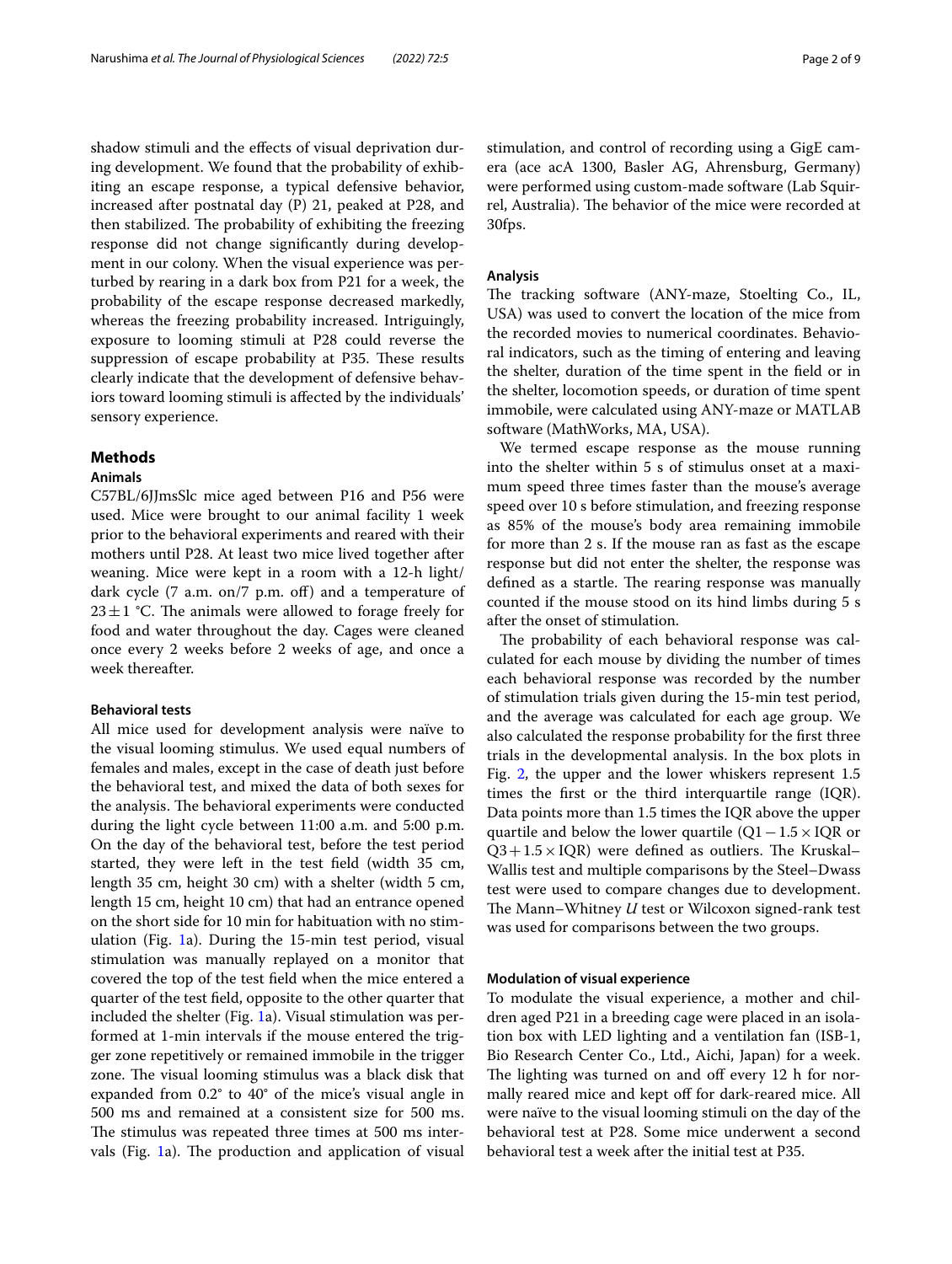

<span id="page-2-0"></span>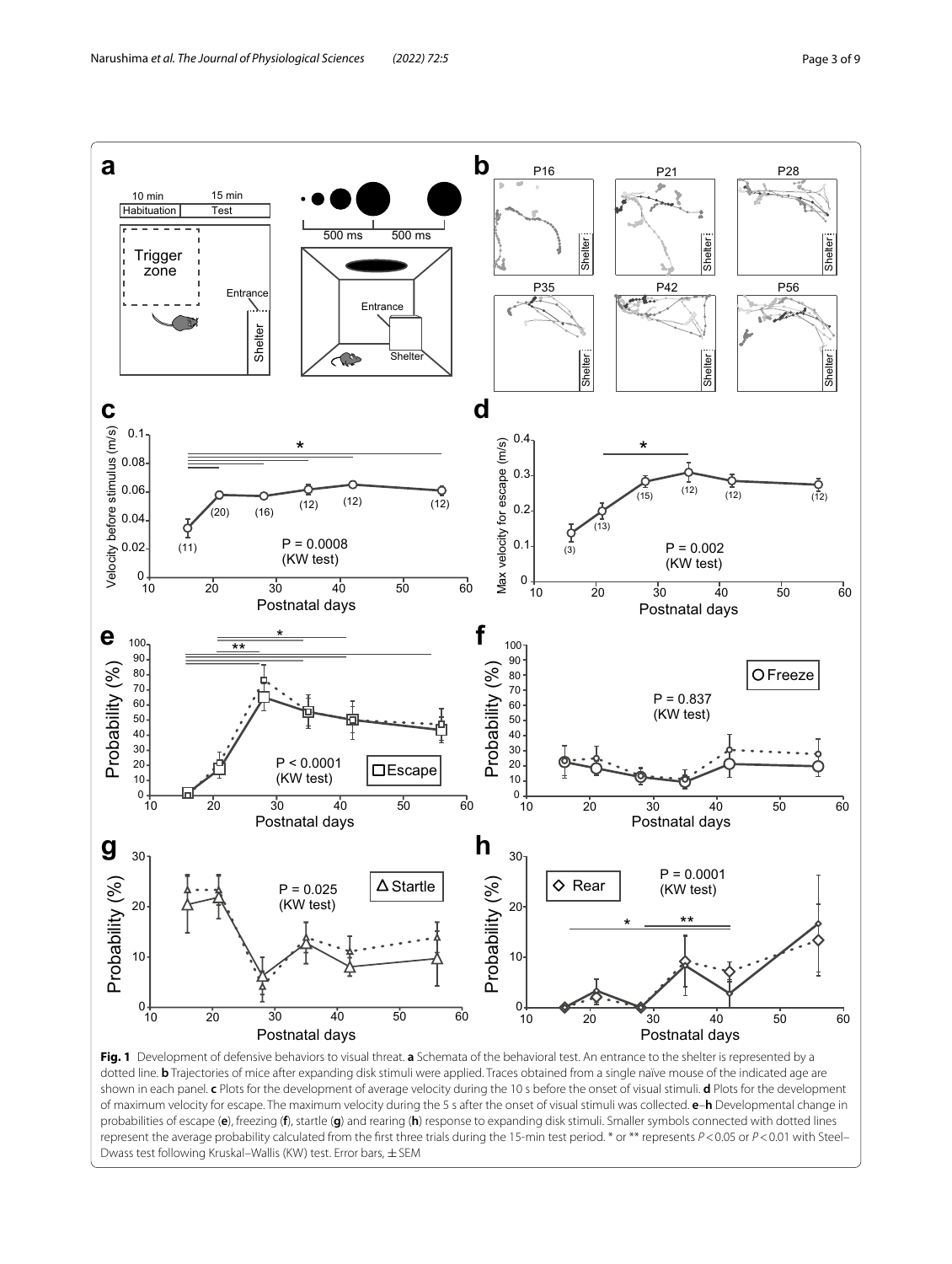

<span id="page-3-0"></span>in an open-shelf before they were put in an isolation box with (NR-box) or without (DR-box) lighting at P21. They spent a week in the box and behavioral tests were performed at P28 (NR-/DR-box P28 naïve). (ii) After a week of NR- or DR-box rearing, mice were returned to an open-shelf condition for an additional week before the behavioral test was performed at P35 (NR-/DR-box P35 naïve). (iii) Mice used for NR-/DR-box P28 naïve condition (i) were returned to the open-shelf, then tested again at P35 (NR-/DR-box P35 experienced). **b** Representative trajectories of NR-/DR-box mice after indicated rearing conditions in response to expanding disk stimuli. **c** and **e** Box plots representing probabilities for escape (**c**) and freezing (**e**) responses to expanding disk stimuli after the indicated rearing conditions. A box represents the frst and third quartiles. The whiskers represent the sample minimum and maximum, respectively. White dot, mean; line in the box, median; cross, outlier. \* represents *P*<0.05 with the Mann–Whitney *U* test. N.S., not signifcant. **d** and **f** Comparison of escape (**d**) or freezing (**f**) probability between the same DR-box P28 naïve and DR-box P35 experienced mice. Gray dots connected with a line represent data obtained from the same mouse at P28 and P35. Black dots indicate the mean value. Error bars, ± SEM. \* represents  $P < 0.05$  with the Wilcoxon signed-rank test. N.S., not significant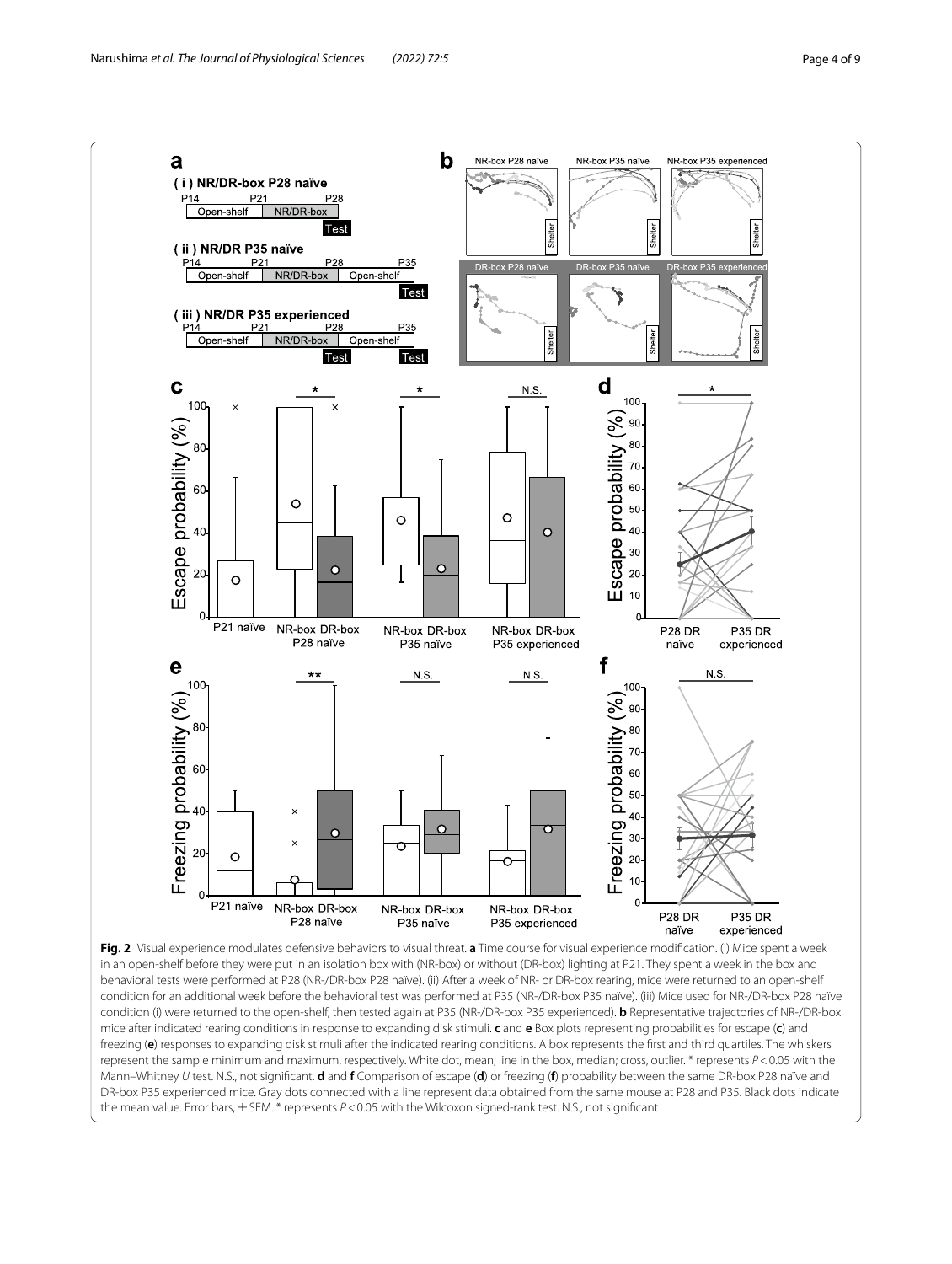## **Results**

## **Developmental time course of defensive behaviors to visual threats**

First, we investigated how defensive behaviors against visual threats develop in mice. We tested the behavioral responses to looming stimuli in mice aged between P16 and P56. At P16, only a few days after eye-opening, mice slowly explored the test feld or stayed at the position at which they were placed for the entire habituation and test periods. The locomotion speed before stimulation was the slowest  $(0.035 \pm 0.006 \text{ m/s}, N=12 \text{ mice})$ among the mice of all ages (Fig.  $1c$ ); therefore, normal locomotion appeared immature. In parallel with this result, most (11 out of 12 mice) P16 mice did not escape the looming stimuli (Fig.  $1b$  $1b$ , e). The most frequently observed case was no behavioral response to the stimulus  $(36.0 \pm 10.9\%)$ . However, P16 mice seemed to recognize the stimulus, because they froze during and after stimulation (4 mice,  $22.5 \pm 10.7$  $22.5 \pm 10.7$  $22.5 \pm 10.7$ %) (Fig. 1f), though not every time, or they showed a startle-like sudden acceleration of locomotion speed during stimulation (7 mice,  $20.4 \pm 5.6\%$ ) (Fig. [1](#page-2-0)g). They also seemed to recognize the presence of the shelter, because 8 out of the 12 mice entered the shelter more than once  $(6.3 \pm 1.1 \text{ times})$ (Table [1\)](#page-4-0), except for 4 that entered the shelter during the habituation period and never went out during the entire test period. The speed of startle-like behavior reached speeds of >5 times faster than their normal locomotion speed  $(0.19 \pm 0.02 \text{ m/s}, 7 \text{ mice})$ , but they rarely went to their shelter after the stimulation.

At P21, the locomotion speed of the mice reached  $0.058 \pm 0.002$  m/s ( $N=20$  mice), which was as fast as that of the adult mice (P56,  $0.061 \pm 0.003$  m/s,  $N = 20$ mice) (Fig. [1c](#page-2-0)). Thirteen of the twenty P21 mice exhibited escape responses to the looming stimulus (Fig. [1](#page-2-0)b, e). The occurrence probability of escape behavior was higher than that of P16 mice, but it still made up  $<$  20% of the response  $(17.6 \pm 6.2%)$  $(17.6 \pm 6.2%)$  $(17.6 \pm 6.2%)$  (Fig. 1e). The maximum escape speed was  $0.20 \pm 0.02$  m/s which was as fast as that of the P16 startle-like response (Fig. [1](#page-2-0)d). Similar to P16 mice, P21 mice exhibited freezing  $(18.3 \pm 4.5\%)$  or startle-like  $(21.9 \pm 4.3%)$  behaviors in response to the looming stimulus as frequently as escape behavior. In contrast, the probability of no behavioral response was reduced to  $10.4 \pm 2.4\%$ .

The escape probability increased suddenly at P28 and reached  $>60\%$  (65.8 $\pm$ 8.8%) (Fig. [1](#page-2-0)b, e). Despite the normal locomotion speed not difering signifcantly from that of P21 mice  $(0.058 \pm 0.002 \text{ m/s}, N=16 \text{ mice})$ *P*=0.41 compared to P21 mice with Mann Whitney *U* test) (Fig. [1c](#page-2-0)), the maximum speed at which they escaped was signifcantly faster than observed in P21 mice  $(0.28 \pm 0.02 \text{ m/s}, P=0.004)$  (Fig. [1d](#page-2-0)). In parallel with the increase in escape probability, the occurrence of startlelike responses decreased to  $6.3 \pm 3.7$ %, which was significantly lower than that in P16 or P21 mice  $(P=0.004$ with Mann–Whitney  $U$  test) (Fig. [1g](#page-2-0)). The probability of freezing behavior was slightly reduced  $(11.5 \pm 5.3%)$  but did not differ significantly from that of P21  $(P=0.167)$ (Fig.  $1f$ ). This suggests that startle-like behavior at immature ages may be substituted by escape behavior at P28.

The escape probability of mice aged around P35-56 stayed at around 50% (at P35,  $54.3 \pm 8.9$ %; at P42, 50.1±8.6%; at P56, 43.4±8.5%; *N*=12 mice, respectively) (Fig. [1](#page-2-0)b, e). In contrast to the dramatic change in escape probability, the freezing probability did not change significantly throughout development (P35,  $7.3 \pm 4.6\%$ ; P42, 19.4  $\pm$  8.3%; P56, 15.1  $\pm$  5.3%) (Fig. [1f](#page-2-0)). The probability of startle-like behavior remained at around 10% after it lessened at P28 (at P35,  $12.8 \pm 4.1\%$ ; at P42,  $8.1 \pm 1.8\%$ ; at P56,  $9.7 \pm 5.4\%$ ) (Fig. [1g](#page-2-0)). It is noteworthy that other types of alert responses, such as rearing, have emerged along with development. A rearing response was observed at P21. Its incidence then increased to approximately 10% of the responses to looming stimuli (P35, 9.2 $\pm$ 5.0%; P42, 7.1 $\pm$ 1.9%; P56, 13.4 $\pm$ 7.1%) (Fig. [1h](#page-2-0)).

<span id="page-4-0"></span>

| Table 1 Comparison of behavioral features during the test period among developmental ages |  |
|-------------------------------------------------------------------------------------------|--|
|-------------------------------------------------------------------------------------------|--|

| <b>Condition</b> | Shelter entry except for<br>escape*** | No. of trials ***      | Time in the field $(s)$ **  | Time in the shelter $(s)$ ***  |
|------------------|---------------------------------------|------------------------|-----------------------------|--------------------------------|
| $P16(N=11)$      | $6.3 \pm 1.1$                         | $4.1 \pm 0.8$          | $364.0 \pm 80.8$            | $530.6 \pm 82.7$               |
| $P21(N=20)$      | $5.8 \pm 0.6$                         | $6.0 \pm 0.4$          | $501.6 \pm 44.9$            | $381.6 \pm 44.6$               |
| $P28(N=16)$      | $6.7 \pm 1.1$                         | $5.1 \pm 0.4$          | $264.7 \pm 36.2^{\ddagger}$ | $611.0 \pm 33.8^{\ddagger}$    |
| $P35(N=12)$      | $10.4 \pm 1.4^{\text{+},\text{S}}$    | $8.0 \pm 0.4^{+,55}$   | $483.7 \pm 31.3^5$          | $326.7 + 31.7$ <sup>§§</sup>   |
| $P42(N=12)$      | $12.6 \pm 1.9^{+4.55}$                | $8.4 \pm 0.6^{+,4,55}$ | $447.2 \pm 38.7$            | $336.3 \pm 40.4$ <sup>§§</sup> |
| $P56(N=12)$      | $11.4 \pm 1.1^{\text{up},55}$         | $8.0 \pm 0.4^{+,55}$   | $410.0 \pm 18.5$            | $353.8 + 24.7$ <sup>§§</sup>   |

Behaviors during the test period were compared among developmental ages. The number of times the mice entered the shelter and the trigger zone tended to increase with development. P28 mice stayed in the shelter significantly longer than other age groups. \*\* or \*\*\* indicates P < 0.01 or P < 0.001 with the Kruskal-Wallis test.  $\dagger$ ,  $\dagger$  or § indicates P<0.05 compared to P16, P21, or P28 data with multiple comparisons of the Steel-Dwass test performed after the Kruskal-Wallis test. Two or three symbols indicate  $P < 0.01$  or  $P < 0.001$ , respectively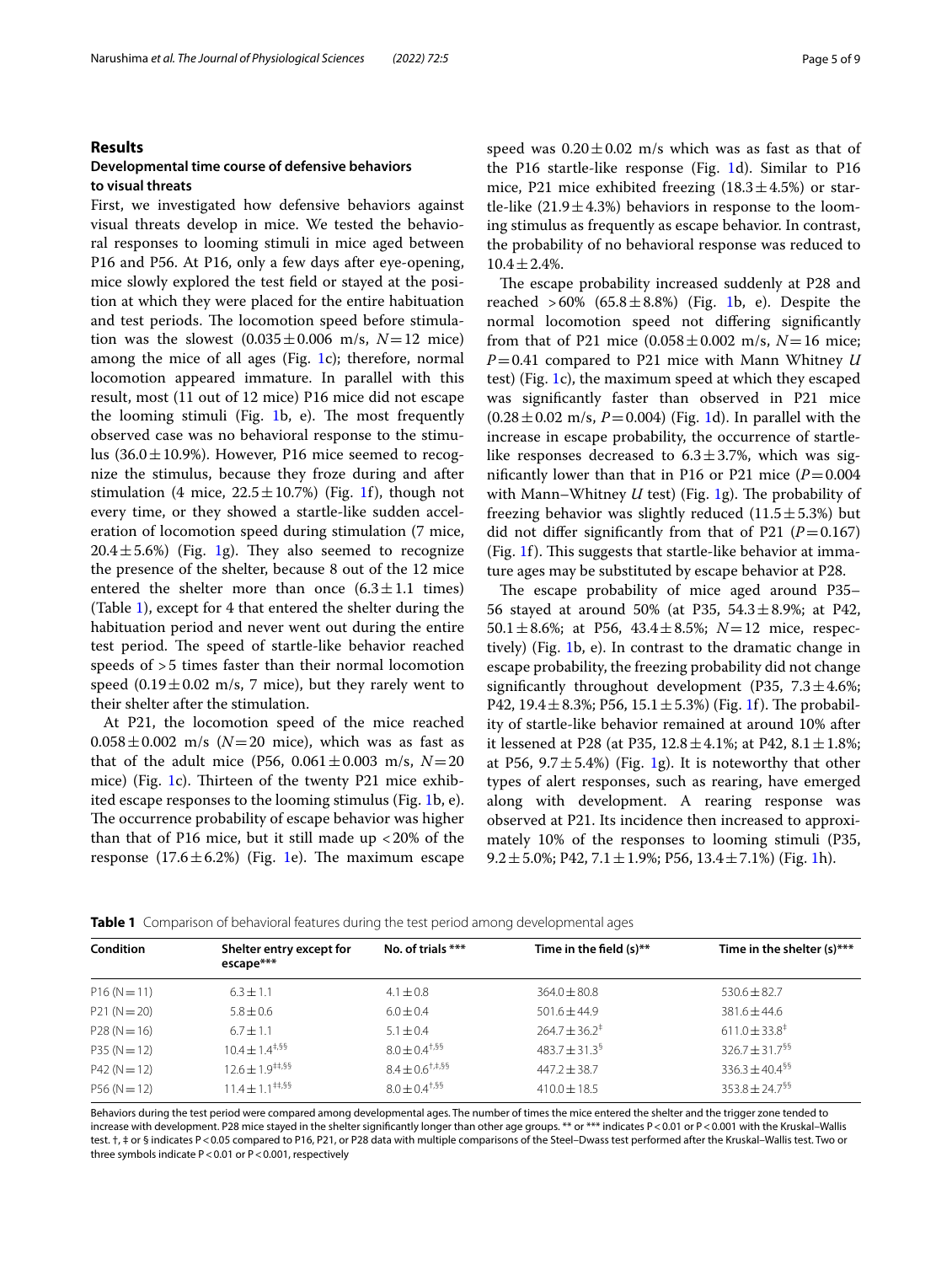We fxed the test duration at 15 min and analyzed the responses to the visual threat given during the period of spontaneous exploratory behavior. However, mice at P28 or younger tended to enter the trigger zone less frequently than older mice, and other features of behaviors, such as shelter entry, or time spent in the feld or shelter were also diferent among age groups (Table [1\)](#page-4-0). Because older mice tended to experience more trials than P28 or younger mice, the developmental changes in the response probabilities might have resulted from habituation to the visual stimuli during the test session. Therefore, we calculated the response probability from the frst three trials of the test period (smaller symbols are connected with dotted lines in Fig. [1](#page-2-0)e–h). We did not fnd a clear diference in the probability that was calculated from the frst three trials or all trials; therefore, habituation would not contribute to the developmental changes in the response probabilities.

In summary, escape behavior developed gradually with the highest probability at P28, whereas freezing probability remained unchanged throughout development. The responses became more variable with development, suggesting that mice acquired the ability to choose appropriate behavior for each situation.

## **Visual experience modulates development of defensive behaviors to visual threats**

Because the escape probability dramatically increased during the period between P21 and P28, at the time when visual experiences afect vision-related neuronal circuits [[10](#page-8-9)[–12](#page-8-10)], we hypothesized that visual experience afected the phenotype of defensive behaviors. To test this, we reared the mice in isolation boxes with a normal 12 h light/dark cycle (normally reared; NR-box) or without any lighting (dark reared; DR-box) from P21 for a week before testing their responses to the visual threat (Fig.  $2a$ ). The boxes containing both mouse groups were closed for a week until the mice were removed at P28 for behavioral tests. First, we analyzed their behavior during habituation (Table [2\)](#page-5-0) and the test period (Table [3\)](#page-5-1) to test whether the behavior of the mice was afected by dark rearing, because their circadian rhythms might change. Although a slight diference was observed in the time spent mobile in the feld during the habituation period (DR, 231.7±25.6 s vs. NR, 344.4±32.1 s; *P*=0.045 with Mann–Whitney *U* test), there was no diference in other features of behavior or the number of trigger zone entries. These results suggest that the effects of dark rearing on circadian rhythms are likely to be minor. The normal locomotion speed  $(P=0.98)$  or the maximum speed at escape  $(P=0.42)$  did not differ between the groups that experienced diferent lighting conditions (Tables [3](#page-5-1) and [4](#page-6-0)), indicating that locomotor ability developed normally even without visual experience for a week.

Next, we analyzed the responses of NR- or DR-box mice to visual threats. Interestingly, mice reared in the DR-box from P21 for 1 week exhibited a marked reduction in escape probability  $(22.3 \pm 4.7\%)$ ,  $N=30$ 

<span id="page-5-0"></span>**Table 2** Comparison of behavioral features during the habituation period between rearing conditions

| Condition        | Speed (m/s)       | Travel distance (m) | Time mobile in the<br>field (s) | field $(s)$    | Time immobile in the Time in the shelter (s) |
|------------------|-------------------|---------------------|---------------------------------|----------------|----------------------------------------------|
| NR-box P28 naive | $0.026 \pm 0.005$ | $13 + 22$           | $344.4 \pm 32.1$                | $101.5 + 47.4$ | $155.8 + 39.3$                               |
| DR-box P28 naive | $0.018 + 0.002$   | $6.3 + 0.6$         | $231.7 + 25.6*$                 | $138.7 + 34.7$ | $222.4 \pm 60.3$                             |

Behaviors during the habituation period which was just after the mice were taken out from the rearing box were compared. \* indicates P<0.05 with the Mann– Whitney *U* test

<span id="page-5-1"></span>

|  |  | Table 3 Comparison of behavioral features during the test period between rearing conditions |  |  |  |  |  |  |
|--|--|---------------------------------------------------------------------------------------------|--|--|--|--|--|--|
|--|--|---------------------------------------------------------------------------------------------|--|--|--|--|--|--|

| Condition              | Speed (m/s)       | Time in the field (s) | Time in the shelter (s) | Shelter entry<br>except for<br>escape |
|------------------------|-------------------|-----------------------|-------------------------|---------------------------------------|
| NR-box P28 naive       | $0.056 + 0.004$   | $297.1 + 59.8$        | $571.1 \pm 65.7$        | $6.9 + 1.3$                           |
| DR-box P28 naive       | $0.053 + 0.002$   | $432.2 + 35.1$        | $394.1 \pm 37.8$        | $6.6 \pm 0.7$                         |
| NR-box P35 naive       | $0.047 + 0.002$   | $513.8 + 47.4$        | $334.5 \pm 40.3$        | $7.3 + 0.9$                           |
| DR-box P35 naive       | $0.052 + 0.001$   | $455.7 + 40.6$        | $405.8 + 39.4$          | $10.2 + 1.1$                          |
| NR-box P35 experienced | $0.054 \pm 0.003$ | $361.6 + 37.9$        | $459.6 + 44.8$          | $8.5 \pm 0.9$                         |
| DR-box P35 experienced | $0.046 \pm 0.002$ | $458.1 + 38.2$        | $404.5 + 36.3$          | $9.1 \pm 0.8$                         |

Behaviors during the test period were compared between rearing conditions for each age. The speed before the onset of expanding disk stimulation, duration of the time spent in the feld or in the shelter, or number of shelter entries except for escape did not difer signifcantly. *NR* normally reared, *DR* dark reared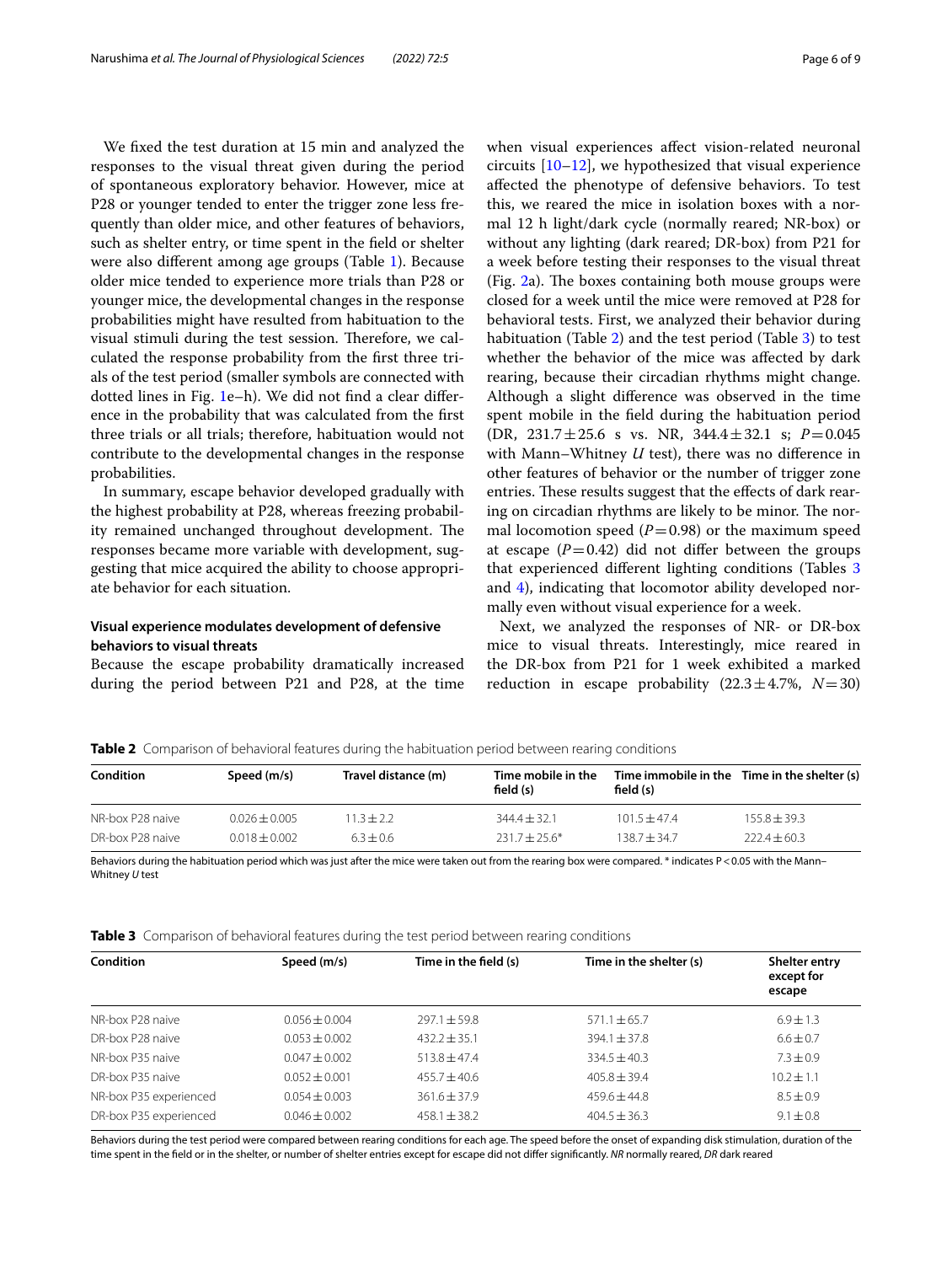### <span id="page-6-0"></span>**Table 4** Comparison of other features of defensive responses between rearing conditions

| <b>Condition</b>       | No. of trials | Max speed for escape (m/s) | Startle probability (%) | Rear<br>probability<br>(%) |
|------------------------|---------------|----------------------------|-------------------------|----------------------------|
| NR-box P28 naive       | $5.0 \pm 0.7$ | $0.254 \pm 0.033$          | $13.0 \pm 6.0$          | $2.1 \pm 2.1$              |
| DR-box P28 naive       | $5.0 \pm 0.3$ | $0.267 \pm 0.019$          | $21.3 \pm 4.0$          | $3.2 + 1.5$                |
| NR-box P35 naive       | $5.4 + 0.4$   | $0.290 \pm 0.026$          | $13.5 \pm 3.5$          | $5.8 \pm 3.1$              |
| DR-box P35 naive       | $5.3 + 0.3$   | $0.266 \pm 0.017$          | $16.9 + 4.3$            | $1.3 + 0.9$                |
| NR-box P35 experienced | $5.8 \pm 0.3$ | $0.299 + 0.036$            | $16.1 \pm 4.2$          | $4.2 + 2.2$                |
| DR-box P35 experienced | $5.7 \pm 0.4$ | $0.295 + 0.022$            | $71.6 + 4.3$            | $9.3 + 0.1$                |

Features of defensive behaviors other than the escape and freezing probabilities were compared between rearing conditions. The number of trials, maximum speed when mice escaped, or probabilities of startle or rearing responses did not difer signifcantly. *NR* normally reared, *DR* dark reared

compared to mice reared in the NR-box  $(54.0 \pm 11.4\%)$  $N=12$ ,  $P=0.014$ , Mann–Whitney *U* test) (Fig. [2b](#page-3-0), c). In contrast, the freezing probability of DR-box mice  $(29.7 \pm 4.6%)$  was significantly higher than that of NRbox mice  $(7.5 \pm 5.1\%, P=0.005)$  (Fig. [2](#page-3-0)b, e). The probability of escape or freezing in DR-box mice was not different from that of P21 naïve mice (escape,  $P=0.96$ ; freezing,  $P=0.12$  with Mann–Whitney *U* test) (Fig. [2c](#page-3-0)). The duration that they spent in the field or shelter also did not difer signifcantly between rearing conditions, (field,  $P=0.18$ ; shelter,  $P=0.06$ , Mann–Whitney *U* test) (Table [3](#page-5-1)), and both groups of mice approached the shelter with similar frequency between stimuli  $(P=0.81,$ Mann–Whitney *U* test) (Table [3](#page-5-1)). These facts indicate that DR-box mice could recognize the shelter; therefore, the reduced probability of escape was not linked to them not finding the shelter. The probabilities for other types of behavioral responses to visual threats such as startlelike  $(13.0 \pm 6.0\%$  for NR-box vs.  $21.3 \pm 4.0\%$  for DR-box,  $P=0.13$ ) or rearing behaviors  $(2.1 \pm 2.1\%$  for NR-box vs.  $3.2 \pm 1.5$ % for DR-box,  $P=0.15$ ) were not different between mice rearing conditions (Table  $4$ ). These results suggest that mice could recognize visual threats, but experiencing a week of darkness changed their decision to escape or freeze.

We then wondered whether such experience-dependent changes in defensive behavior preference could be reversed by visual experience. We prepared another group of naïve mice that were reared in NR- or DR-box conditions from P21 for a week, returned to an open shelf, and left for an additional week (Fig.  $2a$ ). The escape probability of P35 mice that experienced a week of DRbox 1 week prior was as low as that of mice at P28 just after being removed from the dark box  $(23.1 \pm 5.2\%)$  $N=23$  mice,  $P=0.933$ ) and significantly lower than that of mice reared in the NR box from P21 which were then left on an open shelf for a week  $(42.0 \pm 7.6\%, N=12 \text{ mice},$  $P=0.033$ ) (Fig. [2](#page-3-0)b, c). Similarly, the freezing probability

of these mice remained high  $(31.7 \pm 3.7\%)$ ,  $P = 0.648$  compared to  $P28$  $P28$  $P28$  DR-box) (Fig. 2b, e). The results indicated that a week of visual experience in the open shelf was not sufficient to rescue the maturation of escape behavior.

Interestingly, however, when the mice had experienced a visual threat once at P28 after dark rearing (Fig. [2](#page-3-0)a), the escape probability at P35 nearly doubled after they spent a week in the open-shelf  $(40.5 \pm 7.2\%)$ ,  $N = 24$ ,  $P = 0.046$ , Wilcoxon signed-rank test) (Fig. [2d](#page-3-0)). This suggests that experiencing a visual threat rather than a daily visual experience contributes to the development of escape behavior. Conversely, the probability of freezing in P35 mice remained as high as in P28 mice just after dark rearing (31.6±5.5%, *N*=24, *P*=0.965, Wilcoxon signed-rank test) (Fig. [2f](#page-3-0)), indicating that the increased tendency to choose freezing behavior caused by dark rearing was irreversible, even after a week of normal or frightening visual experiences. These findings clearly indicate that although the efect of dark rearing on escape or freezing behaviors remained even after a week of normal visual experience, escape behavior can still develop following exposure to a visual threat.

## **Discussion**

Wild mice often roam away from their homes to gather food, regardless of safety. Therefore, weanling mice need to acquire the ability to flee or freeze in response to aversive stimuli for survival during development. In the current study, we clarifed the developmental process of defensive behaviors in mice in response to visual looming stimuli. Mice opened their eyes around the second week postnatally and weaned by the fourth postnatal week. During 2 weeks, their motor abilities matured and mice began exploring voluntarily. The visual system also matures [\[9](#page-8-8)], including retinal inputs to the superior colliculus [\[13,](#page-8-11) [14](#page-8-12)], a brain region that triggers defensive behaviors against visual threats [\[7](#page-8-6), [8](#page-8-7)]. At P16 (before weaning), the mice did not escape to the shelter, but froze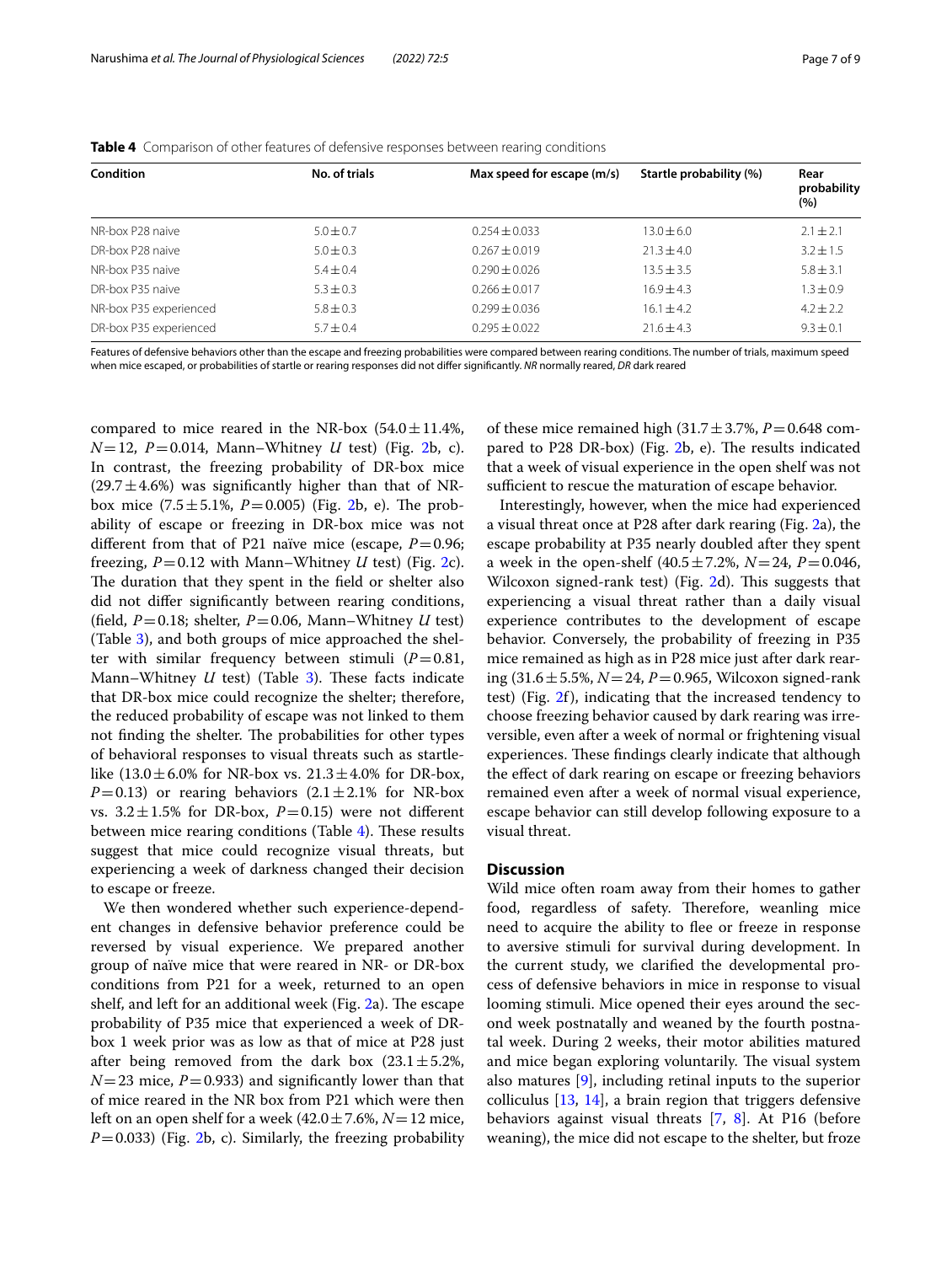or exhibited a startle-like response with short-distance rapid running. This suggests that they could recognize an approaching object, but did not escape. The speed of voluntary exploration was slow in P16 mice; therefore, it would be safer to stay in the same place, where they recognized the stimuli than to run towards the shelter. Mice voluntarily explored the test feld more often at P21, and their visual systems were more developed than those of P16 mice; however, the escape probability was still low. They responded with freezing or startle-like behavior with a probability similar to that of the P16 mice. Interestingly, escape behavior rapidly increased between P21 and P28, which is the same timing as the reduction of probability for a startle-like response and increment of the maximum speed for escape. Unlike a startle-like response, escape behavior requires not only visual input but also the perception of danger and learning the position of a hiding place  $[1, 15, 16]$  $[1, 15, 16]$  $[1, 15, 16]$  $[1, 15, 16]$  $[1, 15, 16]$ . The development of neural connectivity between brain areas responsible for these diferent functions in addition to the maturation of motor ability might be necessary before an escape response can be acquired.

The present study also showed a visual experiencedependent modifcation of defensive behaviors after a week of visual deprivation (Fig. [2\)](#page-3-0). Modulating visual experience results in plastic changes in various synapses in the visual system  $[9]$ , but the direct effect on vison-triggered behaviors is less understood. Because stress can enhance escape behavior [\[17,](#page-8-15) [18](#page-8-16)], we chose dark rearing, which did not harm the mice's bodies, instead of other ways of visual deprivation, such as eyelid sutures. Intriguingly, a week of dark rearing from P21 markedly reduced the probability of an escape response and increased the probability of a freezing response compared to mice reared in a box with normal lighting. The direction of change was opposite to that caused by stress [\[17,](#page-8-15) [18](#page-8-16)]; therefore, mechanisms other than stress could underlie behavioral plasticity. The freerunning period of mice is slightly shorter than 24 h so the activity cycle would shift for several hours toward earlier starting of the active period after 1 week of dark rearing [[19](#page-8-17)]. Even if the cycle shifted, it is not expected to have a signifcant efect, because it has been reported that there is no diference in defensive behaviors during the light and the dark cycle [\[5](#page-8-4)]. In addition, we observed a decrease rather than an increase in the time spent active during the habituation period and the diference disappeared during the test period. Therefore, the change in the circadian rhythm would have a minor effect on the defensive behaviors. The same rearing strategy weakens synaptic strength and remodels the connection pattern in the retinogeniculate synapses [\[10–](#page-8-9)[12](#page-8-10)], so the visual perception of DR-box mice at P28 and P35 would be lower than that of NR-box mice. However, the DR-box mice approached and stayed in the shelter as much as the NR-box mice and exhibited freezing or other types of responses to the stimuli, indicating that they perceived the surrounding environment and aversive visual stimuli. Because the superior colliculus is the other recipient nucleus of retinal inputs, similar plasticity may occur in the retinal synapses of collicular neurons that administer escape responses. Conversely, there should be mechanism(s) that increase freezing response after dark rearing. Although the same looming stimuli trigger two types of responses, distinct subclasses of neurons in the superior colliculus and diferent downstream pathways may cause these responses [\[7,](#page-8-6) [20](#page-8-18)[–24\]](#page-8-19). How sensory experience afects neuronal circuits that balance the occurrence of escape or freezing behavior [[21](#page-8-20), [25–](#page-8-21)[27](#page-8-22)] should be understood to unravel the neural basis for experience-dependent modifcation of defensive behaviors.

It was surprising that resumption of normal visual experience for a week did not promote the escape response, but exposure to looming stimuli at P28, in addition to normal visual experience, did (Fig. [2\)](#page-3-0). After the mice were removed from the DR box, they were fed and cleaned for the same amount of time. Therefore, the specific experience of exposure to looming stimuli, rather than daily sensory information is necessary to link stimuli and escape behavior. The results of our study revealed that the escape response to visual threat is not an entirely 'innate' behavior, but that experience or learning, is necessary for its development. It is an intriguing subject for future studies to clarify, where the experience of visual threat is stored in the brain and how the brain region is connected to the neuronal circuits that administrate innate escape behavior. In contrast, the freezing response increased rather than decreased after DR exposure, and the probability of occurrence did not change after visual experience. This suggests that the development of neural circuits for freezing behavior is modulated by visual experience between P21 and P28, but in the opposite direction to the escape behavior. This difference in the developmental process of active and passive defensive behaviors may help researchers understand the locus of memory for visual threat experiences.

## **Conclusion**

Our experiments showed that manipulating visual experiences in early life infuences innate vision-guided defensive behaviors. One week of deprivation of visual experience delayed the development of the escape response but increased the probability of the freezing response. Moreover, the development of escape response requires exposure to visual threats. Therefore, this system could be an appropriate model for understanding the brain mechanisms by which the growth environment infuences the behavioral patterns of individual organisms. This system will soon allow us to directly link plasticity at the